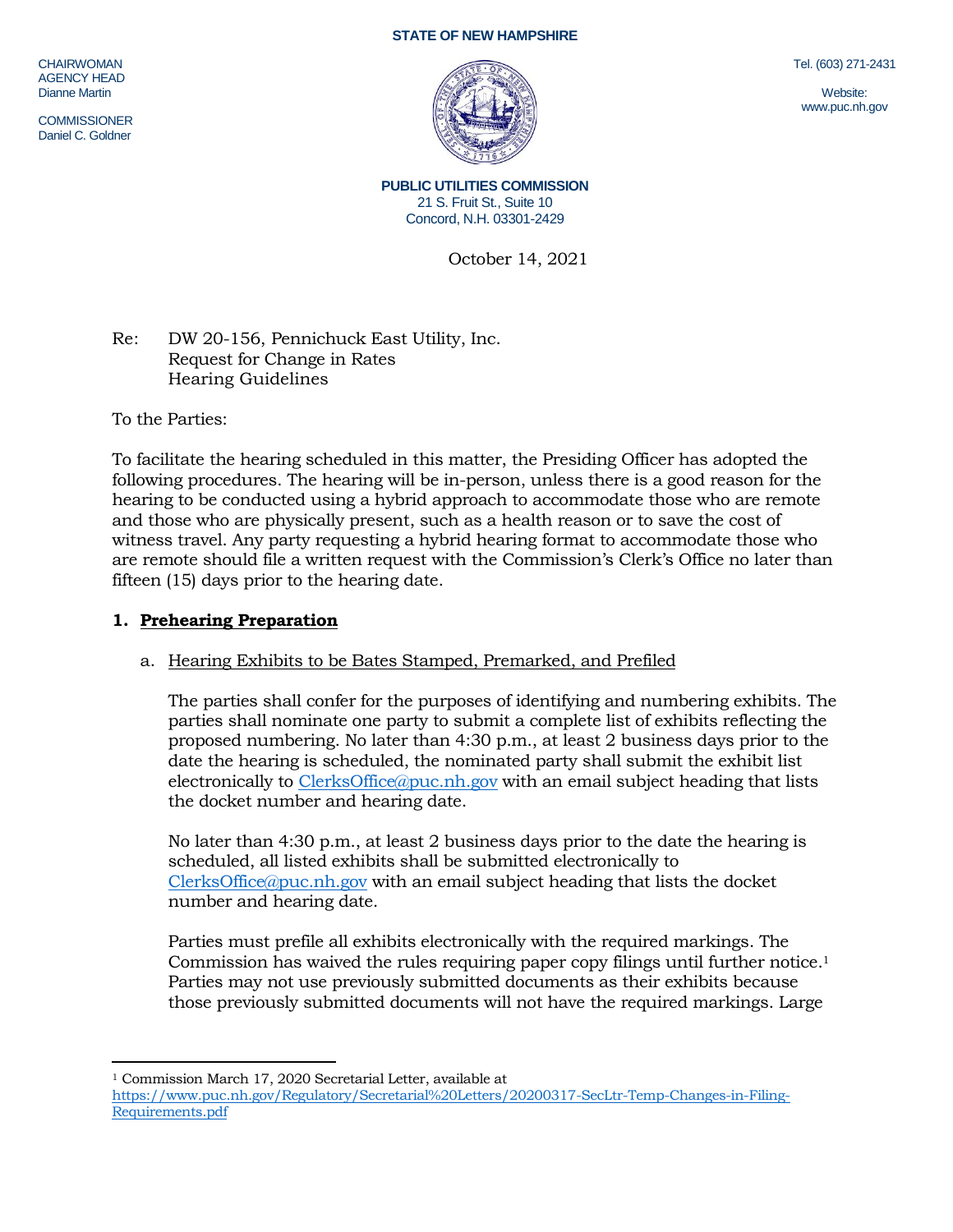files must be broken down into files that do not exceed 25 MB in size, and individual emails may not exceed 25 MB in size.

Parties must premark each exhibit in the upper right hand corner of each page with the docket number and the exhibit number. *See* N.H. Admin. R., Puc 203.22(d)(1). Parties must sequentially paginate each exhibit, which should be Bates-stamped with Arabic numerals only. *See* N.H. Admin. R., Puc 203.22(c). The sequential pagination must carry through multi-document exhibits. Bates numbering must appear in the lower right corner of each page of the exhibit, in approximately the same location, unless such placement would cause confusion or block the view of necessary information in the exhibit.

Parties must name each electronic version of an exhibit using the following naming convention: Docket No. without prefix\_Date of Hearing\_exh no. [Example: 20- 040\_2020-04-27\_exh\_3]. Parties may not include more than one exhibit per electronic file. If a large file exceeds 25 MB in size and has been broken into several smaller parts, this should be reflected in the exhibit number, such as "exh\_1 (Part 1 of 5)." Confidential files should be named using the following naming convention: con\_ Docket No. without prefix\_Date of Hearing\_exh no.

Failure of the parties to follow the above requirements may result in postponement of the hearing.

b. Witness Lists

No later than 4:30 p.m., at least 2 business days prior to the date the hearing is scheduled, each party shall submit its witness list electronically to [ClerksOffice@puc.nh.gov](mailto:Clerks.Office@puc.nh.gov) with an email subject heading that lists the docket number, hearing date, and name of party filing. The parties may submit a joint witness list. The Commission may limit the number of witnesses or time for each witness's testimony pursuant to Puc 203.21.

c. Filing and Service

All parties must observe the Commission's rules for service.

Parties may, but are not required to, file paper copies of exhibits and exhibit lists at this time. If parties elect to file only electronically at this time, then they are directed to maintain one paper copy of all filings. The Commission will issue a subsequent order or letter indicating when that paper copy must be filed.

## d. Confidential Information

No later than 4:30 p.m., at least 2 business days prior to the date the hearing is scheduled, parties must advise the Commission by email sent to [ClerksOffice@puc.nh.gov](mailto:Clerks.Office@puc.nh.gov) and the service list only if they will be discussing or introducing confidential information during the hearing. If so, parties should identify the confidential information in question.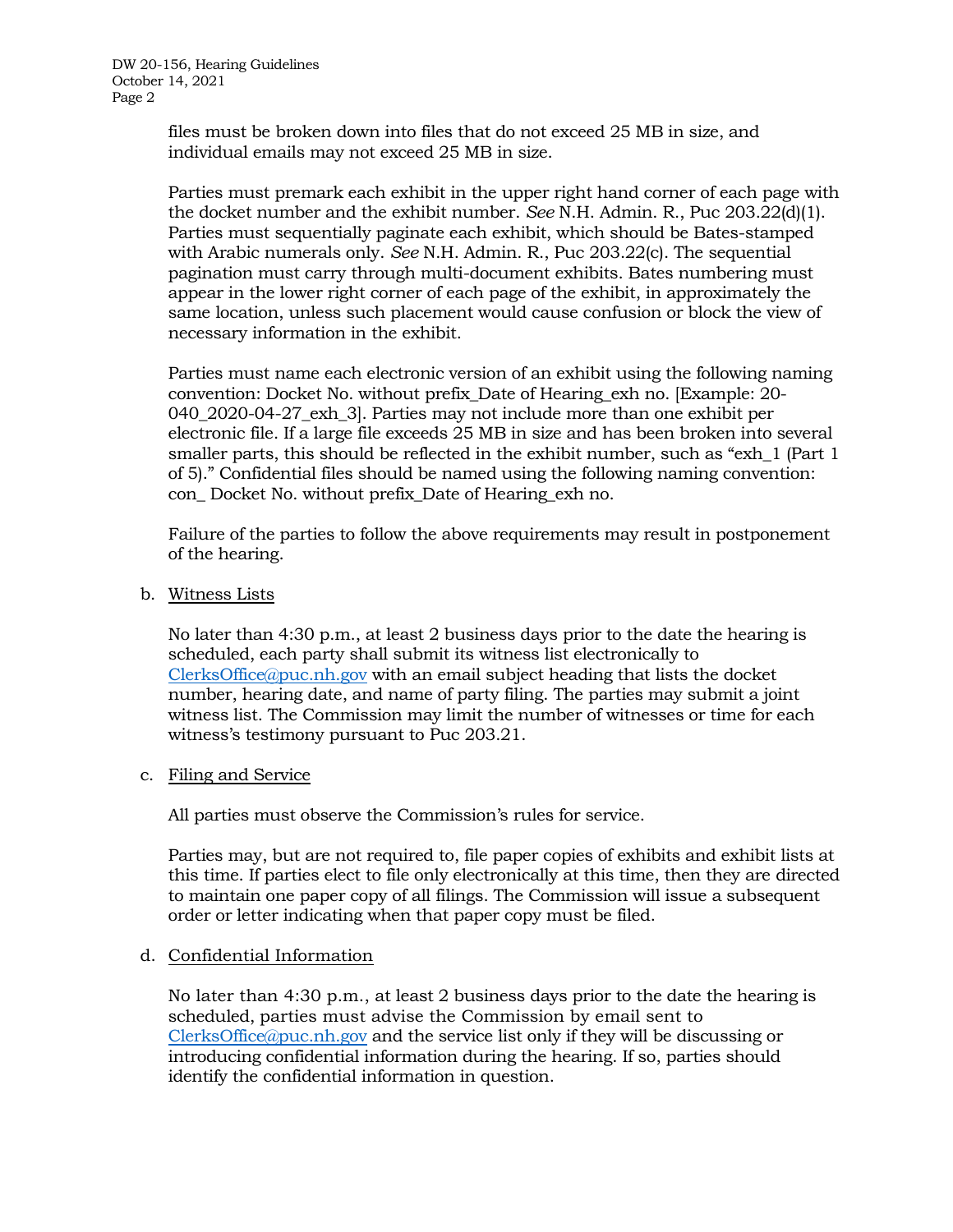DW 20-156, Hearing Guidelines October 14, 2021 Page 3

## **2. Conduct of Hybrid Hearing**

## a. Use of Webex Videoconferencing Platform

If a hybrid hearing format will be used, the Commission will use the Webex videoconferencing software to hold the hearing. Parties will be sent a link to the Webex videoconference in advance that will enable them to join the hearing remotely.

## b. Technology Requirements for Remote Participation & Best Practices

Parties and individuals participating remotely must have the ability to be seen and heard by the commissioners during the hearing. Accordingly, some form of camera device and microphone must be available to remote participants. All individuals participating remotely are encouraged to use a hard-wired, not wireless, internet connection and a good quality wired microphone. Participants should download and test the Webex software in advance of the hearing.

### c. Preregistration of Remote Participants

No later than 4:30 p.m., at least 2 business days prior to the date the hearing is scheduled, each person wishing to speak for, or on behalf of, a party, or to provide public comment, during the hearing must register with the moderator<sup>2</sup> at [PUCWebModerator@puc.nh.gov](mailto:PUCWebModerator@puc.nh.gov) by sending an email with a subject heading that lists the docket number, hearing date, and name of party filing. A party should submit one email for all of its participants (witnesses, attorneys, etc.) listing the name, email address, and telephone number of each participant.

## d. Preregistration of In-Person Participants

 $\overline{a}$ 

Parties and members of the public wishing to attend the hearing in person are encouraged to register in advance at [ClerksOffice@puc.nh.gov](mailto:Clerks.Office@puc.nh.gov) or by calling the Commission at (603) 271-2431, at least two days before the hearing.

## e. Presentation of Exhibits by Remote Participants

Each participant must clearly identify each exhibit by its premarked number before referencing it or introducing it by video during the hearing. If it will be necessary for a party to display an exhibit (or exhibits) on the screen during the hearing, then that party must do a run-through with the moderator at least one business day prior to the scheduled hearing to ensure that the party knows how to do so and how to close the presentation when it is complete.

<sup>2</sup> The moderator is a staff member assigned to aid the Commission with the technological aspects of the remote hearing.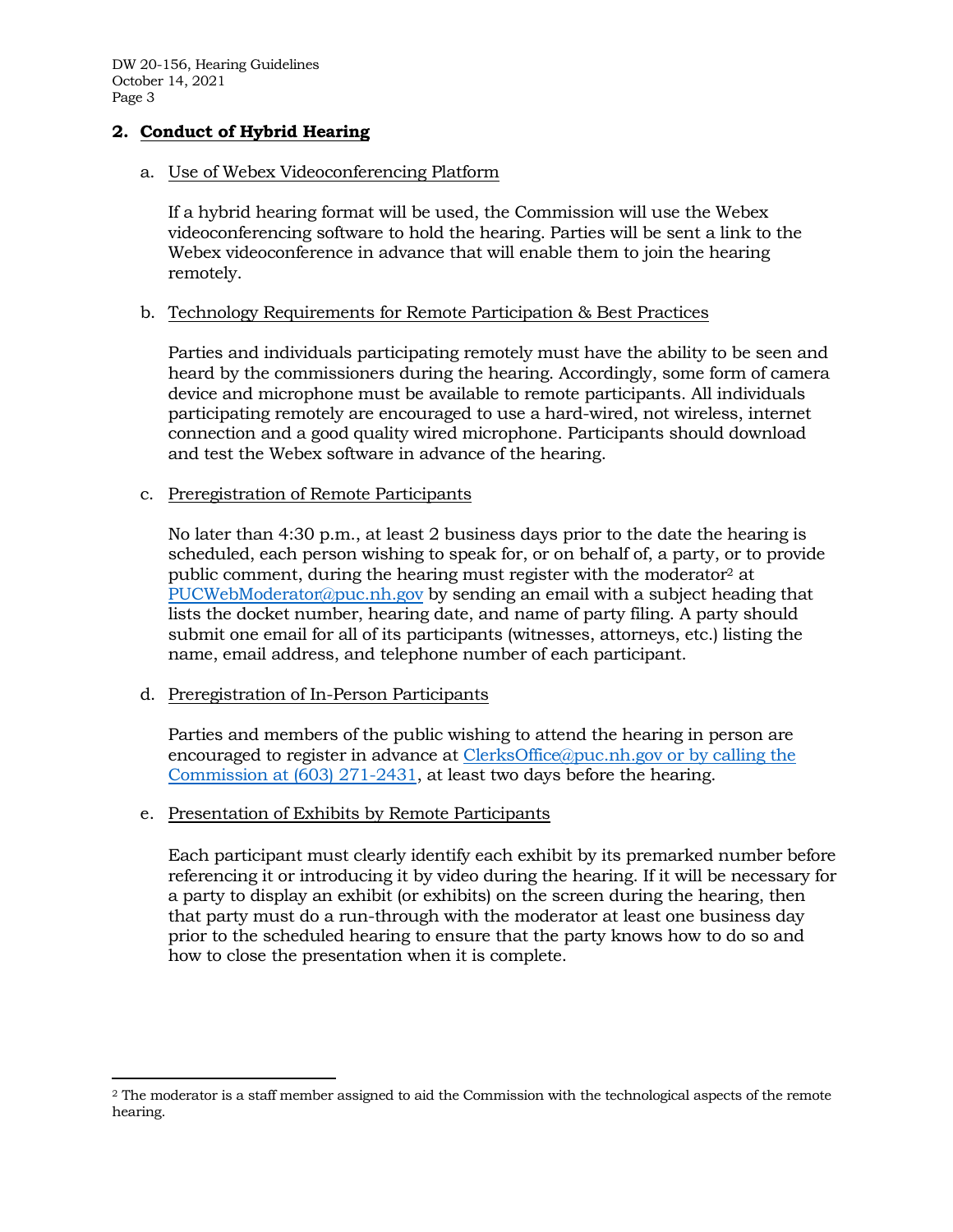## f. Technology Trouble Shooting on the Hearing Day

Hearing participants joining remotely via Webex must join the Webex conference at least 15 minutes before the scheduled commencement of the hearing to verify their names and affiliations, resolve any technical issues, and discuss any necessary preparations prior to the commencement of the hearing.

Any participant experiencing difficulties obtaining access to, or participating in, the hearing should call the Commission at (603) 271-2431.

## g. Hybrid Hearing Protocol for Remote Participants

A stenographer will make a record of each of the Commission's hearings. Therefore, during the hybrid hearing, all participants must choose the "mute" option when they are not speaking to ensure the best sound quality. The moderator will mute any participant causing noise interference.

Although participants must mute their microphones when not speaking, participants wishing to make an objection may unmute for that purpose. For any other issue, anyone wishing to speak should physically raise their hand first and should only speak after being recognized by the Presiding Officer.

All non-active participants who are not attorneys will be placed in "attendee" mode, which will deactivate their microphone and video feed, to make it easier for other participants and the Commissioners to focus on the speakers during the hearing and to reduce network saturation. Non-active participants will still be able to view and hear the hearing.

Each participant must clearly identify him- or herself before speaking and identify any other persons present at the participant's location. Speakers are advised to face their camera and speak slowly, with frequent pauses, to ensure accurate transcription.

The Commission does not recommend the use of the Webex "private chat" function to facilitate attorney/client consultations. The Commission does not use or monitor the chat function during hybrid hearings.

h. Although the Commission will, if necessary, address any confidential matters separately at a single time during the hybrid hearing, the Commission may also need to do so at other times during the hearing, at which time public access to the hearing will be suspended. The public and parties who do not have a right to confidential information will not be able to participate in the hearing when this occurs for so long as confidential information is being addressed during the hearing.

The Presiding Officer may issue further procedures as necessary.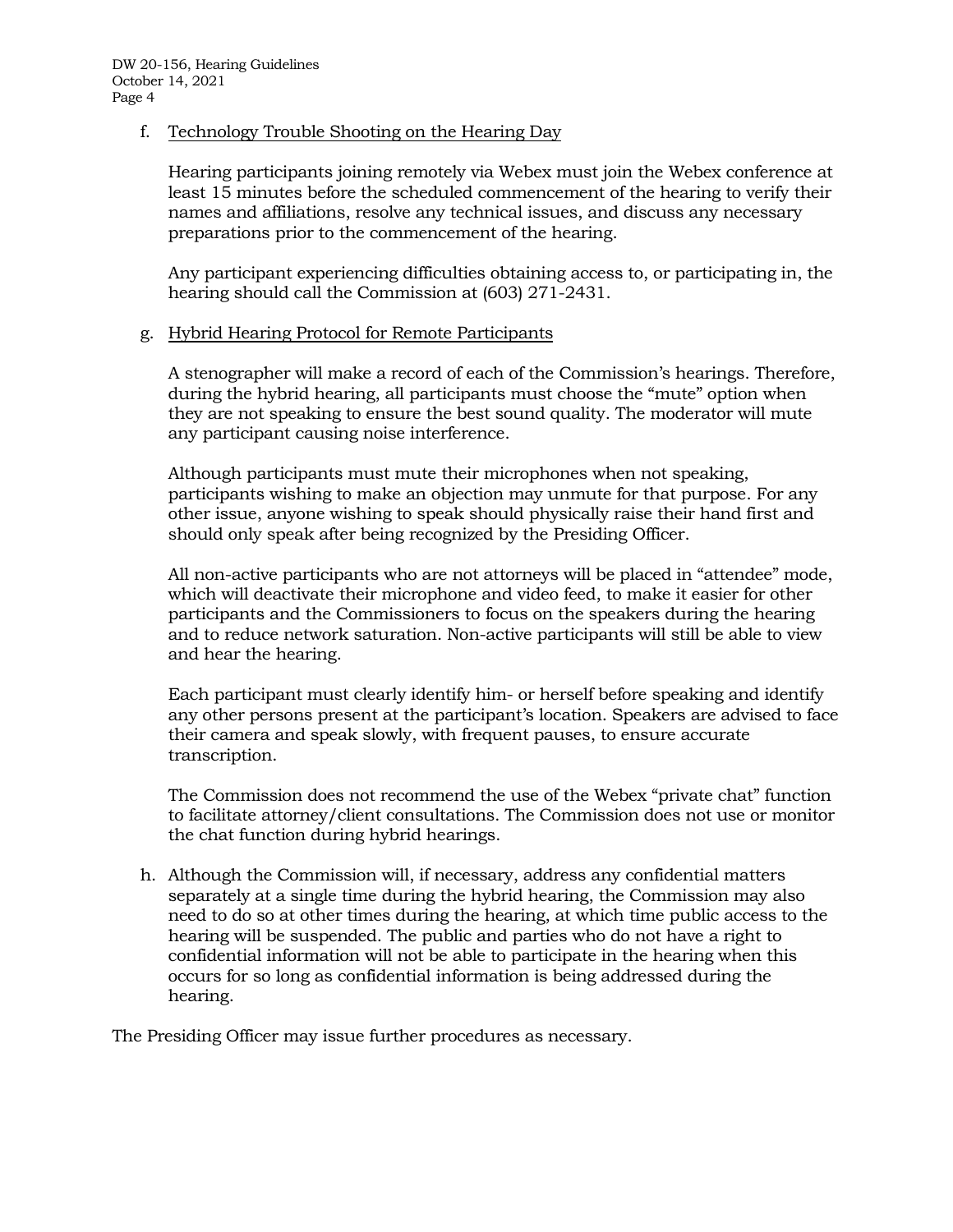DW 20-156, Hearing Guidelines October 14, 2021 Page 5

Sincerely,

Diagne Martin

Dianne Martin Presiding Officer Chairwoman

cc: Service List (Electronically) Docket File